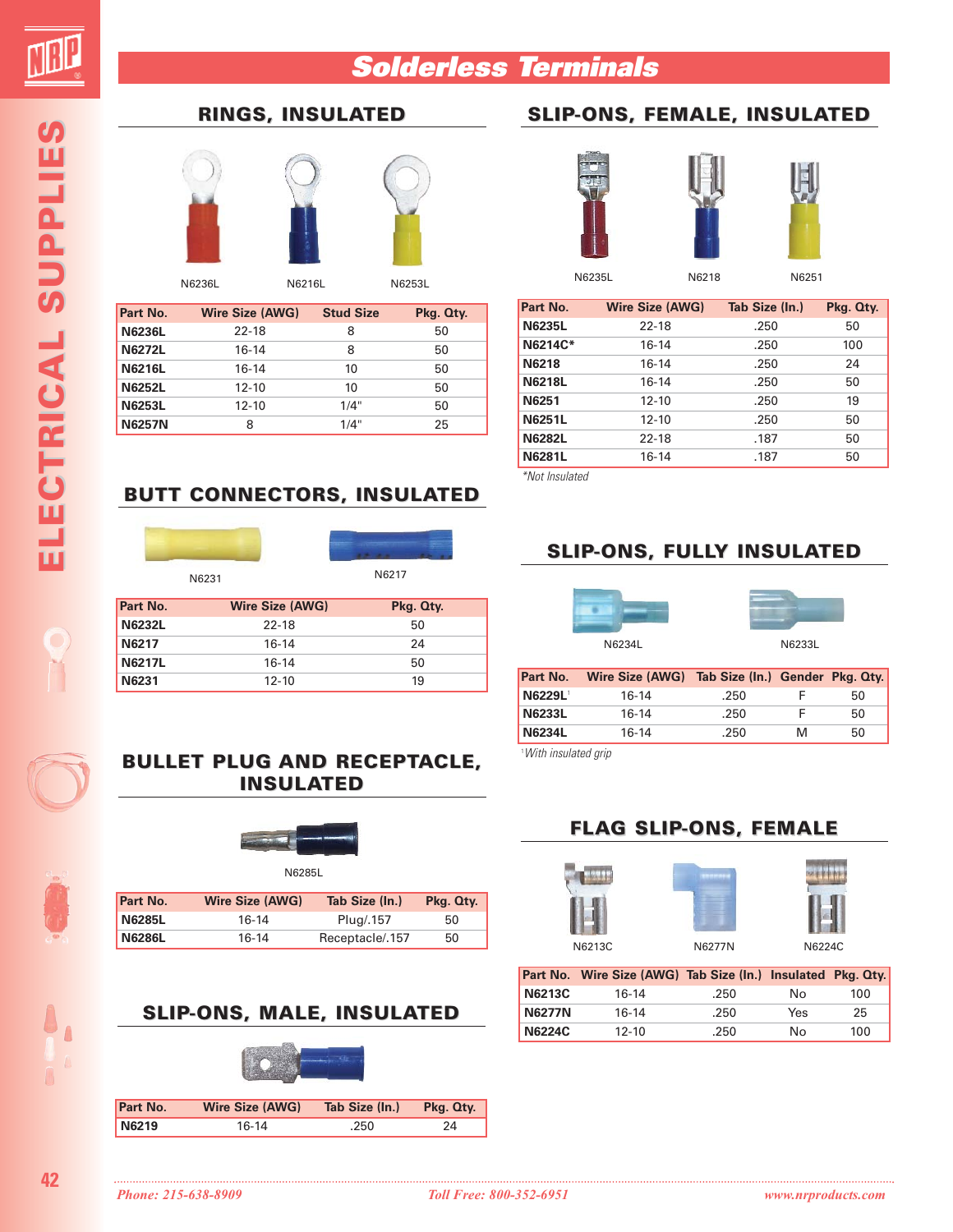#### **Solderless Terminals**

#### **FLAG SLIP-ONS FOR COMPRESSORS, FEMALE**







N6271 N6270L N6258C

| <b>Part No.</b> | <b>Wire Size (AWG)</b> | Tab Size (In.) | Pkg. Qty. |
|-----------------|------------------------|----------------|-----------|
| N6271           | 18-16                  | .090 Pin       | 17        |
| <b>N6258C</b>   | 16-14                  | .250           | 100       |
| <b>N6270L</b>   | $12 - 8$               | .250           | 50        |

#### **TERMINAL BLOCKS**



| Part No. | <b>Description</b>                     |
|----------|----------------------------------------|
| N6183    | 6 Position, 20A, 250V, 14 AWG Maximum  |
| N6185    | 10 Position, 20A, 250V, 14 AWG Maximum |
| N6187    | 14 Position, 20A, 250V, 14 AWG Maximum |
| N6193    | 6 Position, 30A, 600V, 12 AWG Maximum  |
| N6195    | 10 Position, 30A, 600V, 12 AWG Maximum |

#### **SPADES, INSULATED**





| Part No.      | <b>Wire Size (AWG)</b> | <b>Stud Size</b> | Pkg. Qty. |
|---------------|------------------------|------------------|-----------|
| <b>N6237L</b> | 22-18                  | 8                | 50        |
| <b>N6274L</b> | $16-14$                | 6                | 50        |
| <b>N6227L</b> | $16-14$                | 8                | 50        |
| <b>N6228L</b> | $16-14$                | 10               | 50        |
| <b>N6255L</b> | $12 - 10$              | 10               | 50        |

#### **SPRING SPADES, INSULATED**



N6238L

| Part No.      | Wire Size (AWG) | <b>Stud Size</b> | Pkg. Qty. |
|---------------|-----------------|------------------|-----------|
| <b>N6238L</b> | 22-18           | 8                | 50        |
| <b>N6239L</b> | 16-14           | 8                | 50        |
| <b>N6276L</b> | 16-14           | 8                | 50        |

#### **TAB ADAPTERS**



| Part No.      | <b>Description</b> | Tab Size (In.) | Pkg. Qty. |
|---------------|--------------------|----------------|-----------|
| N6210         | 1 Male / 1 Female  | .250           | 24        |
| <b>N6211C</b> | 2 Male / 1 Female  | .250           | 100       |
| N6212         | 2 Male / 1 Female  | .250           | 24        |

#### **DEAD END CONNECTORS, INSULATED**



N6223L

| Part No.      | <b>Wire Size (AWG)</b> | Pkg. Qty. |
|---------------|------------------------|-----------|
| <b>N6222L</b> | $22 - 14$              | 50        |
| <b>N6223L</b> | $16-10$                | 50        |
| <b>N6250N</b> | $18-8$                 | 25        |
|               |                        |           |

#### **TERMINAL REPAIR KITS**



Each kit includes:

- Set of 3 color coded wires with brass cylinder and stainless steel set screws • Application Wrench
- 

| Part No.      | <b>Description</b>            |
|---------------|-------------------------------|
| <b>TLC310</b> | 10 Gauge Compressor Stake Kit |
| <b>TLC312</b> | 12 Gauge Compressor Stake Kit |
|               |                               |

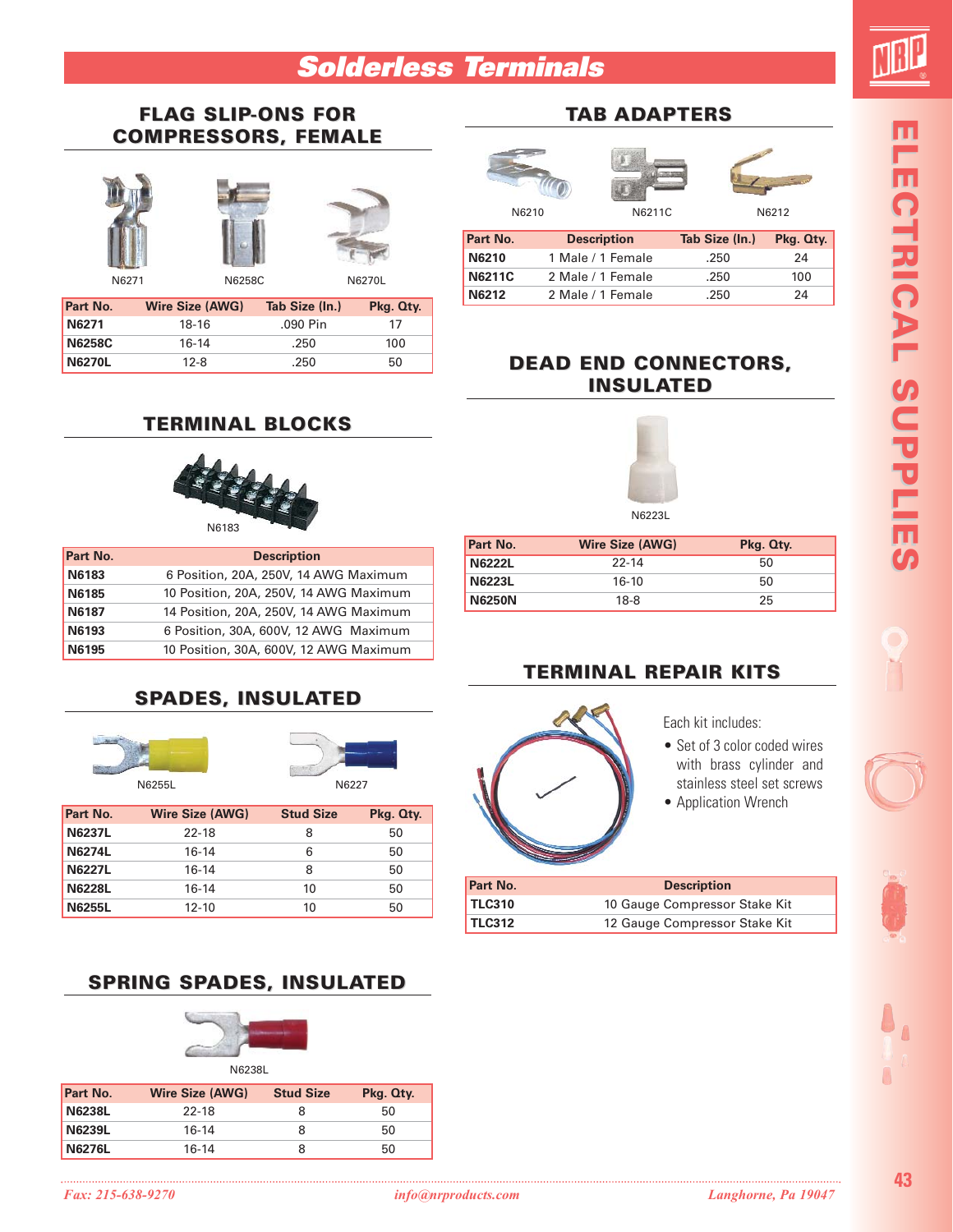**Solderless Terminals**

#### **TERMINAL KITS**

|                                                                             | w    | я    |      |      |      |      |      |      |      |      |      |
|-----------------------------------------------------------------------------|------|------|------|------|------|------|------|------|------|------|------|
| <b>Kit Part No.</b>                                                         | 6211 | 6213 | 6216 | 6217 | 6218 | 6224 | 6231 | 6251 | 6252 | 6255 | 6227 |
| <b>N6200A</b><br>Oty Included in Kit<br>16-14 Wire Range, Stud Sizes 8 & 10 | 15   | 20   | 10   | 10   | 15   |      |      |      |      |      | 10   |
| <b>N6200D</b><br>Oty Included in Kit<br>12-10 Wire Range, Stud Size 10      | 10   |      |      |      |      | 10   | 10   | 10   | 10   | 15   |      |

### **Cable Ties & Clamps**



**NYLON CABLE TIES**

|                |              | Length | Max.           | <b>Tensile</b>  | <b>Package</b> |
|----------------|--------------|--------|----------------|-----------------|----------------|
| Part No.       | Color        | (ln.)  | Diameter (In.) | <b>Strength</b> | Qty.           |
| <b>N6261L</b>  | White        | 5      | 13/8           | 40 Lbs.         | 50             |
| <b>N6262L</b>  | White        | 7      | 13/4           | 50 Lbs.         | 50             |
| <b>N6262M</b>  | White        | 7      | 13/4           | 50 Lbs.         | 1,000          |
| <b>N6263D</b>  | White        | 11     | 3              | 50 Lbs.         | 500            |
| <b>N6263L</b>  | White        | 11     | 3              | 50 Lbs.         | 50             |
| <b>N6262BC</b> | <b>Black</b> | 7      | 1.3/4          | 50 Lbs.         | 100            |
| <b>N6262BM</b> | <b>Black</b> | 7      | 13/4           | 50 Lbs.         | 1,000          |
| <b>N6263BC</b> | <b>Black</b> | 11     | 3              | 50 Lbs.         | 100            |
| <b>N6263BD</b> | Black        | 11     | 3              | 50 Lbs.         | 500            |
| <b>N6265BC</b> | Black        | 14     | 4              | 50 Lbs.         | 100            |
| <b>N6264N</b>  | White        | 7      | 13/4           | 50 Lbs.         | 25             |

\*Has mounting hole



|          |              | Length | <b>Max</b>              | <b>Tensile</b> | <b>Package</b> |
|----------|--------------|--------|-------------------------|----------------|----------------|
| Part No. | Color        | (ln.)  | Diameter (In.) Strength |                | Qty.           |
| L24175   | UV Black     | 24     |                         | 175 Lbs.       | 50             |
| L30175   | Black        | 36     | 9                       | 175 Lbs.       | 50             |
| L36175N  | Natural      | 36     | 11                      | 175 Lbs.       | 50             |
| L48175   | <b>Black</b> | 48     | 14                      | 175 Lbs.       | 50             |

#### **CABLE TIE MOUNT**



| <b>Part No.</b> | <b>Description</b>   | Package Oty. |
|-----------------|----------------------|--------------|
| N6269L          | 1", Adhesive Backing | 50           |

#### **NYLON CABLE CLAMPS**



|              | Pipe OD  | <b>Width</b> | <b>Thickness</b> | <b>Package</b> |
|--------------|----------|--------------|------------------|----------------|
| Part No.     | $(\ln.)$ | (ln.)        | (ln.)            | Qty.           |
| N5381        | 1/8      | 3/8          | 0.05             | 54             |
| <b>N5382</b> | 1/4      | 3/8          | 0.05             | 45             |
| N5383        | 3/8      | 1/2          | 0.06             | 41             |
| N5384        | 1/2      | 1/2          | 0.06             | 39             |
| <b>N5385</b> | 5/8      | 1/2          | 0.06             | 37             |

**44**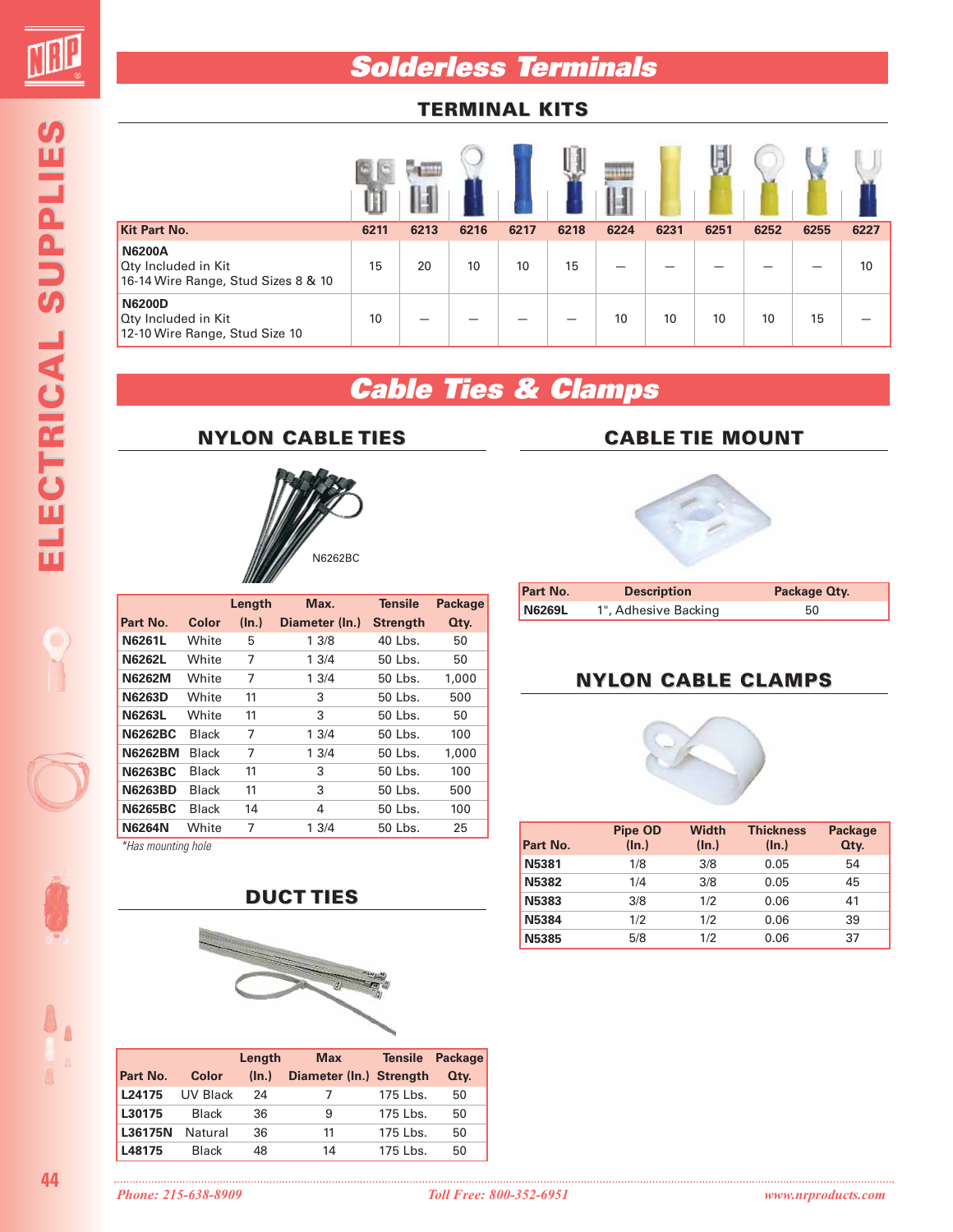#### **Wire & Service Cords**

#### **Electrical Supplies**

**WIRE NUTS**

#### **HOOK-UP HOOK-UP WIRES**

**Part No. 6 Gauge Color N632B** 16 Black **N632R** 16 Red **N632W** 16 White **N633B** 14 Black **N633R** 14 Red **N633W** 14 White **N634B** 12 Black **N634R** 12 Red **N634W** 12 White **N635B** 10 Black **N635R** 10 Red **N635W** 10 White **N631B** 8 Black **N631R** 8 Red



- Stranded
- Capacity—600V
- 48' lengths
- UL Listed



Color-coded connector shells are made from high dielectric, smooth polypropylene plastic to eliminate porosity and surface cracking. Resists practically all chemical action—unaffected by gasolines, oils, diluted acids and alkaline solutions. Heatresistant up to 105°C (221°F).

| Part No.      | <b>Description</b>                                           | Pkg. Qty. |
|---------------|--------------------------------------------------------------|-----------|
| <b>N6291C</b> | Grey, Mini, Non-Winged                                       | 100       |
| <b>N6292C</b> | Blue, Mini, Non-Winged                                       | 100       |
| <b>N6293C</b> | Orange, Small, Non-Winged                                    | 100       |
| <b>N6294C</b> | Yellow, Medium, Winged                                       | 100       |
| <b>N6296C</b> | Red, Large, Winged                                           | 100       |
| N6295         | Assortment: Yellow (15), Orange (15),<br>Grey (15), Red (10) | 55        |

#### **HEAT SHRINK TUBING**



- Assorted 6" lenghts.
- Includes 2 of each

| Part No. | <b>Includes</b>                                                           |  |
|----------|---------------------------------------------------------------------------|--|
| N6370    | 1/8" Black, 1/8" White, 1/4" Black,<br>1/4" White, 1/2" Black, 1/2" White |  |

#### **CABLE STAPLES**



| Part No.     | <b>Description</b>             | Pkg. Qty. |
|--------------|--------------------------------|-----------|
| N0273        | Insulated Staples, 5/8" x 1/4" | 50        |
| <b>N0274</b> | Romex Staples, 1/2" x 1"       | 350       |

#### **THERMOSTAT WIRE**



| <b>Part No.</b> | Gauge | <b>Conductors</b> | Length (Ft.) |
|-----------------|-------|-------------------|--------------|
| <b>N6336</b>    | 18    |                   | 40.          |
| <b>N6337</b>    | 18    | b                 | 40           |

#### **SJT SERVICE CORD**



| <b>Part No.</b> | Gauge | <b>Conductors</b> | Length (Ft.) |
|-----------------|-------|-------------------|--------------|
| <b>N6341</b>    | 16    |                   |              |
| <b>N6343</b>    | 14    |                   |              |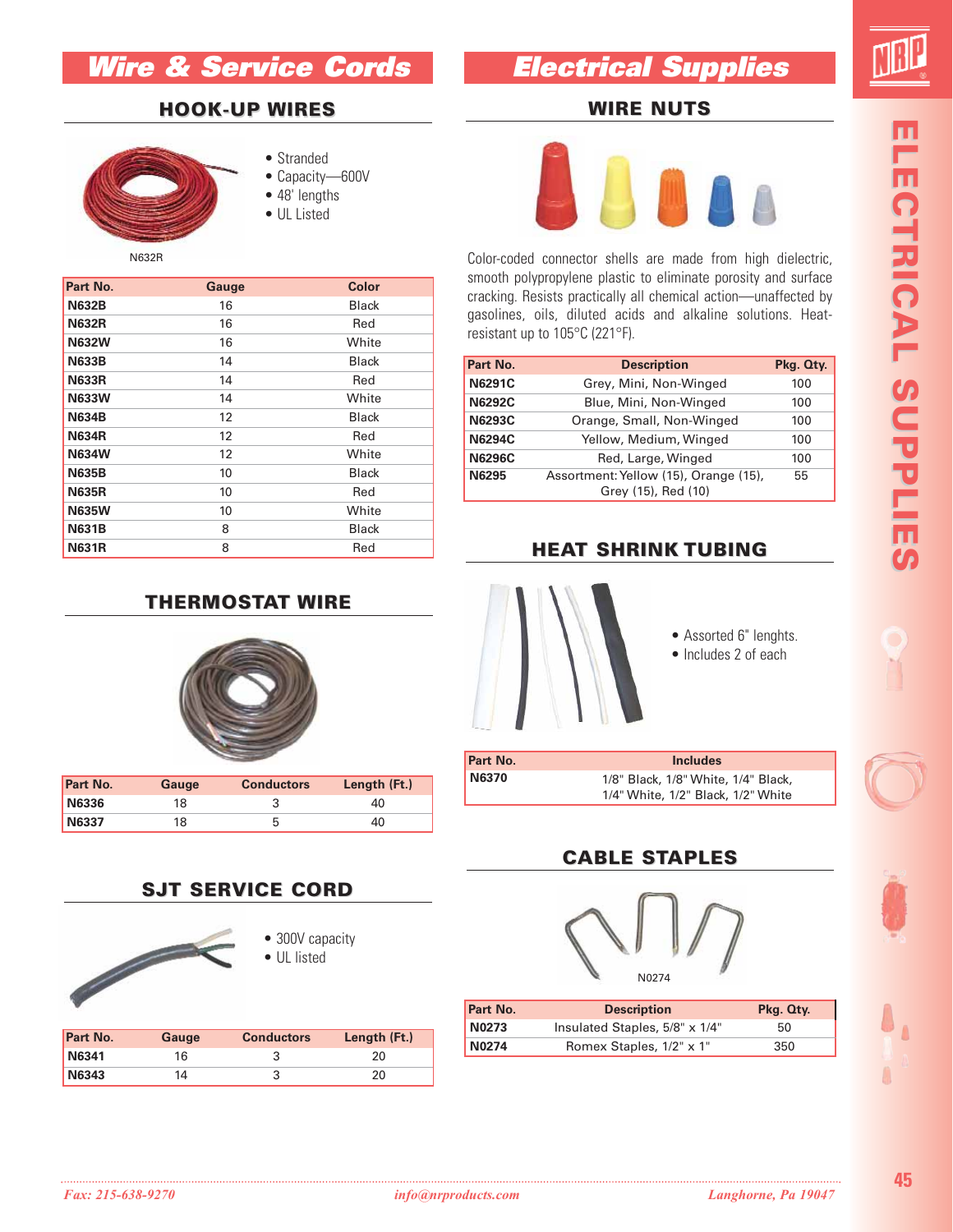

#### **Electrical Supplies**

# ELECTRICAL SUPPLIES **ELECTRIC ELECTRICAL SUPPLIES AL SUPPLIES**

#### **CABLE MARKERS**



Made of vinyl impregnated cloth and mounted on dispenser cards in a portable book. All markers are designed for both above and below ground applications.

| <b>Part No.</b>   | <b>Description</b> |  |
|-------------------|--------------------|--|
| N1002             | ""A-Z" and "0-15"" |  |
| N <sub>1003</sub> | ""#1 to $#45$ ""   |  |

# **TEST LEADS AND CLIPS** N5032 N5035 N5036 N5042 N5031

| Part No.     | <b>Description</b>                        | <b>Package</b><br>Qty. |
|--------------|-------------------------------------------|------------------------|
| N5031        | Leads, Color Coded, Alligator Clip, Small | 8                      |
| <b>N5032</b> | Leads, 18" Wire, Alligator Clip, Medium   | 2                      |
| N5035        | Alligator Clip, 2", Medium                | 4                      |
| N5036        | Test Clip, 2 1/2", Large                  | 2                      |
| <b>N5042</b> | EZ Hook, 18 Ga.                           | 2                      |
| N6025        | Compressor Lead Kit                       | 3                      |

#### **ELECTRICAL TAPE**



## **PLUGS AND ADAPTERS**



| Part No.      | <b>Description</b>                                                                            | <b>Package</b><br>Qty. |
|---------------|-----------------------------------------------------------------------------------------------|------------------------|
| <b>N0179R</b> | Plastic Handle Plug w/Flexible Spring<br>Prongs, 2 Pole, 2 Wire, 13/32" Cord<br>Hole 15A-125V | 2                      |
| N2867         | Armored Plug, Male, 2 Pole, 3 Wire<br>15A-125V                                                |                        |
| N2887         | Armored Connector, Female, 2 Pole, 3<br>Wire, 15A-125V                                        |                        |

#### **TROUBLE LIGHTS AND EXTENSION CORDS**



| Part No.<br><b>Description</b><br><b>N5200</b><br>Trouble Lamp, 25' Cord, 13A, 125 V<br><b>N5201</b><br>Trouble Lamp, 50' Cord, 13A, 125V<br>N5231<br>75W Rough Service Bulb<br><b>N5232</b><br>100W Rough Service Bulb<br>Extension Cord (3 Outlets), 25'<br><b>N5230</b><br><b>N5229</b><br>Extension Cord, 50', 15A, 125 V<br><b>N5228</b><br>Heavy Duty Clamp On Light with Reflector |  |
|-------------------------------------------------------------------------------------------------------------------------------------------------------------------------------------------------------------------------------------------------------------------------------------------------------------------------------------------------------------------------------------------|--|
|                                                                                                                                                                                                                                                                                                                                                                                           |  |
|                                                                                                                                                                                                                                                                                                                                                                                           |  |
|                                                                                                                                                                                                                                                                                                                                                                                           |  |
|                                                                                                                                                                                                                                                                                                                                                                                           |  |
|                                                                                                                                                                                                                                                                                                                                                                                           |  |
|                                                                                                                                                                                                                                                                                                                                                                                           |  |
|                                                                                                                                                                                                                                                                                                                                                                                           |  |
|                                                                                                                                                                                                                                                                                                                                                                                           |  |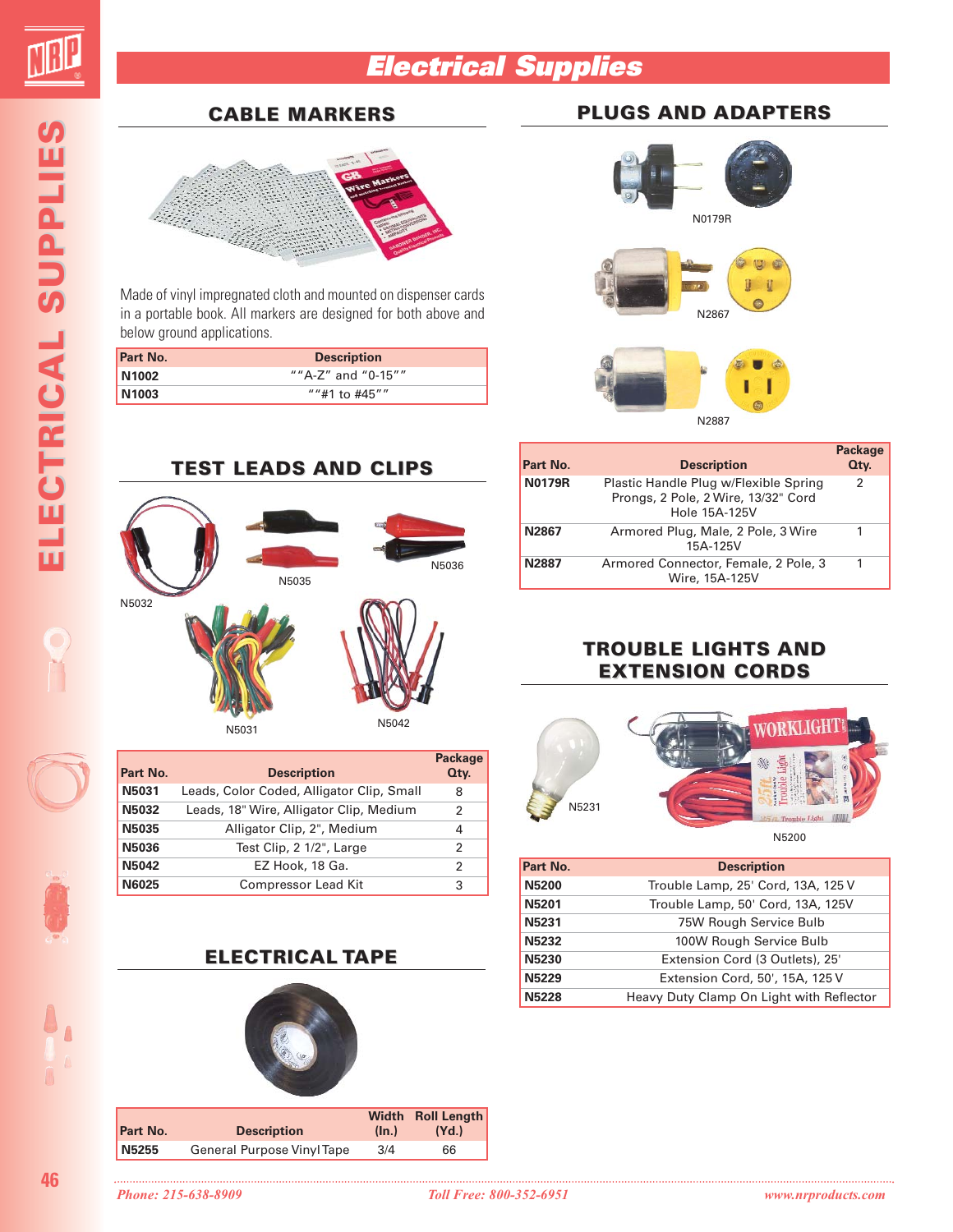#### **Electrical Supplies**



#### **CONDUIT FITTINGS**

N1315









N1303



N1318

N1301





|                   |                                                             | <b>Package</b> |
|-------------------|-------------------------------------------------------------|----------------|
| Part No.          | <b>Description</b>                                          | Qty.           |
| N <sub>1311</sub> | BX Connector, 1/2" Knockouts, 3/8" Trade                    | 25             |
| N1315             | 90° Connector, Steel Cover,<br>1/2" Knockouts, 3/8" Trade   | 3              |
| N1318             | Duplex Connector, Clamp Type,<br>1/2" Knockouts, 3/8" Trade | $\overline{2}$ |
| N1320             | Romex Connector, Clamp Type,<br>1/2" Knockouts, 3/8" Trade  | 25             |
| N1327             | Split Bolt Connector, #8 Wire                               | 3              |
| N1328             | Split Bolt Connector, #6 Wire                               | 3              |
| N1301             | Conduit Bushing, 1/2" Offset                                | 2              |
| N1303             | Conduit Bushing, 1/2" Straight                              | 2              |
| <b>N0028</b>      | Bushing, Screw-On Washer                                    | 5              |
| N0331             | Anti-Short Bushing, 14/2, 14/3, 12/2, 5/16                  | 35             |
| N0310             | Reducing Washer, 3/4"-1/2"                                  | 28             |
| N1306             | One Hole EMT Strap, 1/2"                                    | 20             |
| N1307             | One Hole EMT Strap, 3/4"                                    | 12             |
| N1304             | One Hole EMT Strap, 1"                                      | 8              |
| N1305             | One Hole EMT Strap, 1 1/4"                                  | 8              |

#### **FLEXIBLE CONDUITS**







LT7500 LT7505

• Non-metallic liquid tight conduit fitting

• Sealtight connection x box fitting

| Part No. | <b>Description</b>       |
|----------|--------------------------|
| LT7500   | 1/2" Straight Connection |
| LT7501   | 3/4" Straight Connection |
| LT7504   | 1/2" 90° Connection      |
| LT7505   | 3/4" 90° Connection      |
| LT7508   | 1/2" 45° Connection      |
| LT7509   | 3/4" 45° Connection      |

#### **HVAC WHIPS**



|          | Length | <b>Connector</b> | <b>Wire</b> |
|----------|--------|------------------|-------------|
| Part No. | (Ft.)  | (ln.)            | <b>Size</b> |
| N63124   | 4      | 1/2              | #10         |
| N63126   | 6      | 1/2              | #10         |
| N63344   | 4      | 3/4              | #8          |
| N63346   | 6      | 3/4              | #8          |

#### **Boxes & Covers**

#### **FUSE, RECEPTACLE & COVER**



| Part No.     | <b>Description</b>                                         |
|--------------|------------------------------------------------------------|
| <b>N0381</b> | Fuse/Outlet and Cover, 1/2 HP,<br>Single Pole Switch, 125V |

**ELECTRIC ELECTRICAL SUPPLIES AL SUPPLIES** ELECTRICAL SUPPLIES

#### **CONDUIT TUBING**



| Part No.          | <b>Description</b>                             |
|-------------------|------------------------------------------------|
| 12SEALTITE        | 1/2" Non-Metallic Liquid Tight Conduit, 100' L |
| <b>34SEALTITE</b> | 3/4" Non-Metallic Liquid Tight Conduit, 100' L |